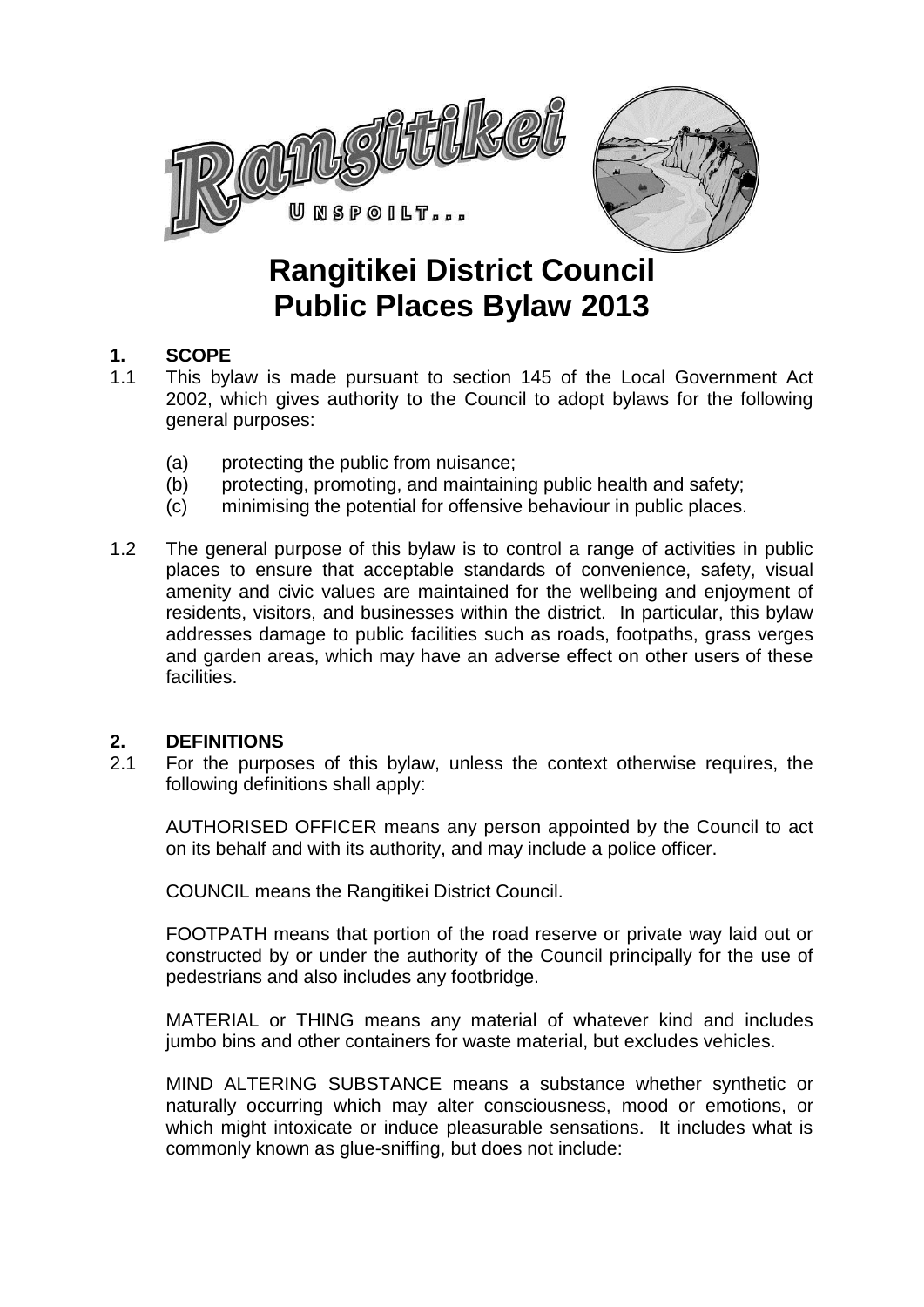- (a) Medically prescribed substances ingested by the person for whom they were prescribed;
- (b) Substances purchased from a pharmacy without a medical prescription;
- (c) Nicotine;
- (d) Alcohol as defined in the Sale of Liquor Act 1989.

PUBLIC PLACE means any place that, at any material time, is under the control of the Council and is open to or being used by the public, whether free or on payment of a charge, and includes any road (as defined by s315 of the Local Government Act 1974) or berm whether or not it is under the control of the Council. It also includes, without limitation, every reserve, park, domain, beach, foreshore and recreational grounds under the control of the Council.

SIGNAGE means any device, apparatus, or structure for displaying or advertising to the public any information or illustration relating to any place, person, goods, services, land, premises, or other property; and includes any information or illustration that is painted, printed, written, carved, inscribed, endorsed, projected onto, or otherwise fixed to or upon any building, wall, fence, hoarding, rock, structure, stationary vehicle, of any kind (whether moveable or not) that is visible from any public place.

STOCK means cattle, sheep, horse, deer, alpaca and llama of any age or sex.

VEHICLE means a device equipped with wheels, tracks or revolving runners upon which it moves or is moved and includes a hovercraft, skateboards, inline skates, roller skates or similar recreational devices, but does not include:

- (a) A perambulator or pushchair;
- (b) A mobility scooter;
- (c) A bicycle (unless a bicycle stand is available within 50 metres);
- (d) Any other device specified by the Council.

#### **3. SERVING OF ORDERS AND NOTICES**

- 3.1 When this bylaw provides for an order to be made or a notice to be given, such order or notice shall be delivered to the person required to do or refrain from doing something, and may be delivered to them either personally or by sending the same by messenger, post, fax or email, to them at their lastknown place of abode or business.
- 3.2 If such person is absent from New Zealand the order or notice may be sent to their agent instead of to such person, in any manner mentioned in the last preceding subclause.
- 3.3 If the order or notice relates to any land or building, and the owner is not known or is absent from New Zealand and has no known agent in New Zealand, the order or notice may be served on the occupier (or anyone else in occupation) of the land or building. If there is no occupier, the order or notice may be affixed to a conspicuous part of the land or building without naming the owner or occupier.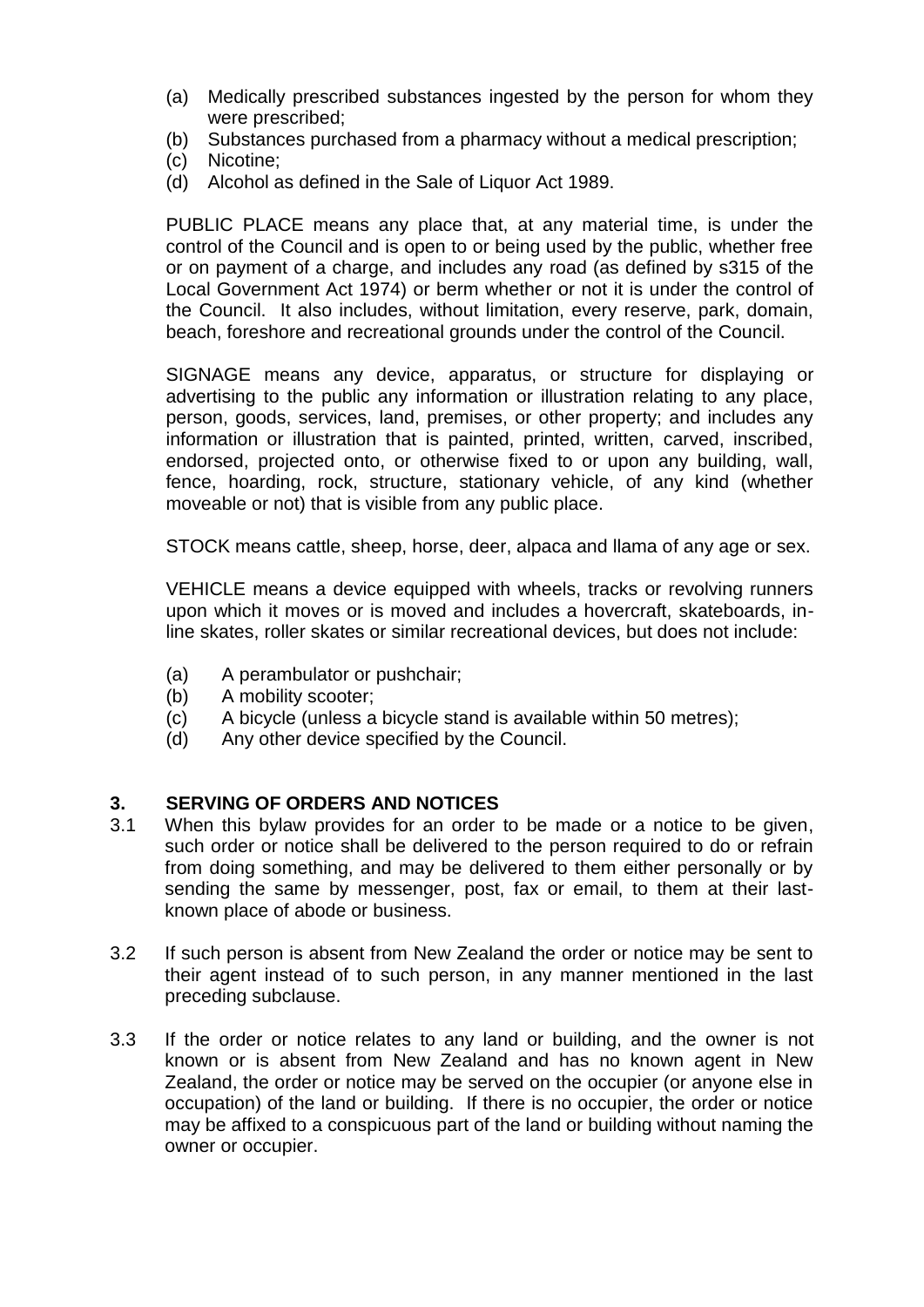3.4 Where an order or notice is sent by registered post it shall be sent so as to arrive in the due course of post on or before the latest time on which such order or notice is required to be served.

# **4. POWERS**

4.1 Every person who obstructs or hinders any such authorised officer or authorised agent in the exercise of their powers under this bylaw shall be liable to prosecution for an offence against this bylaw.

#### REMOVAL OF ENCROACHMENT

- 4.2 If any building or structure or any part thereof shall have been erected, constructed or placed upon, under, over or across any public place in contravention of this or any other bylaw, Council may by notice in writing require the owner of the building or structure to remove the building or structure or any part thereof as specified in the notice.
- 4.3 Any notice issued under 4.2 may require such precautions to be taken as Council thinks necessary for the safety of the public and for the proper securing of the building or structure as is to remain after removal.
- 4.4 If an owner refuses to, or is unable to comply with Council's notice issued in accordance with clause 4.2, Council may remove or alter the building or structure that has been constructed in breach of this bylaw and may recover the cost of removal or alteration from the owner or from the person who committed the breach.

#### DISPENSATION

4.5 Where in the opinion of the Council full compliance with any of the provision of this bylaw would needlessly or injuriously affect any person or the course or operation of the business of, or be attended with loss or inconvenience to any person without any corresponding benefit to the community, the Council may, on the special application of that person, dispense with the full compliance with the provisions of this bylaw, provided that any other terms or conditions (if any) that the Council may deem fit to impose shall be complied with by such person.

#### **5 OFFENCES & PENALTIES**

5.1 Any breach of this bylaw is an offence and liable to summary conviction and a fine not exceeding \$20,000.

#### **6. PUBLIC SAFETY AND NUISANCES**

- 6.1 Except with the prior permission of the Council or an authorised officer a person shall not on any public place:
	- (a) Place, leave or permit any object or thing, including without limitation any vehicle, packing case, crate, basket, cask, barrel, package or other encumbrance which creates or is likely to create a nuisance;
	- (b) Permit or cause the drippings of eaves or other projections of any building to fall in a manner likely to cause a nuisance;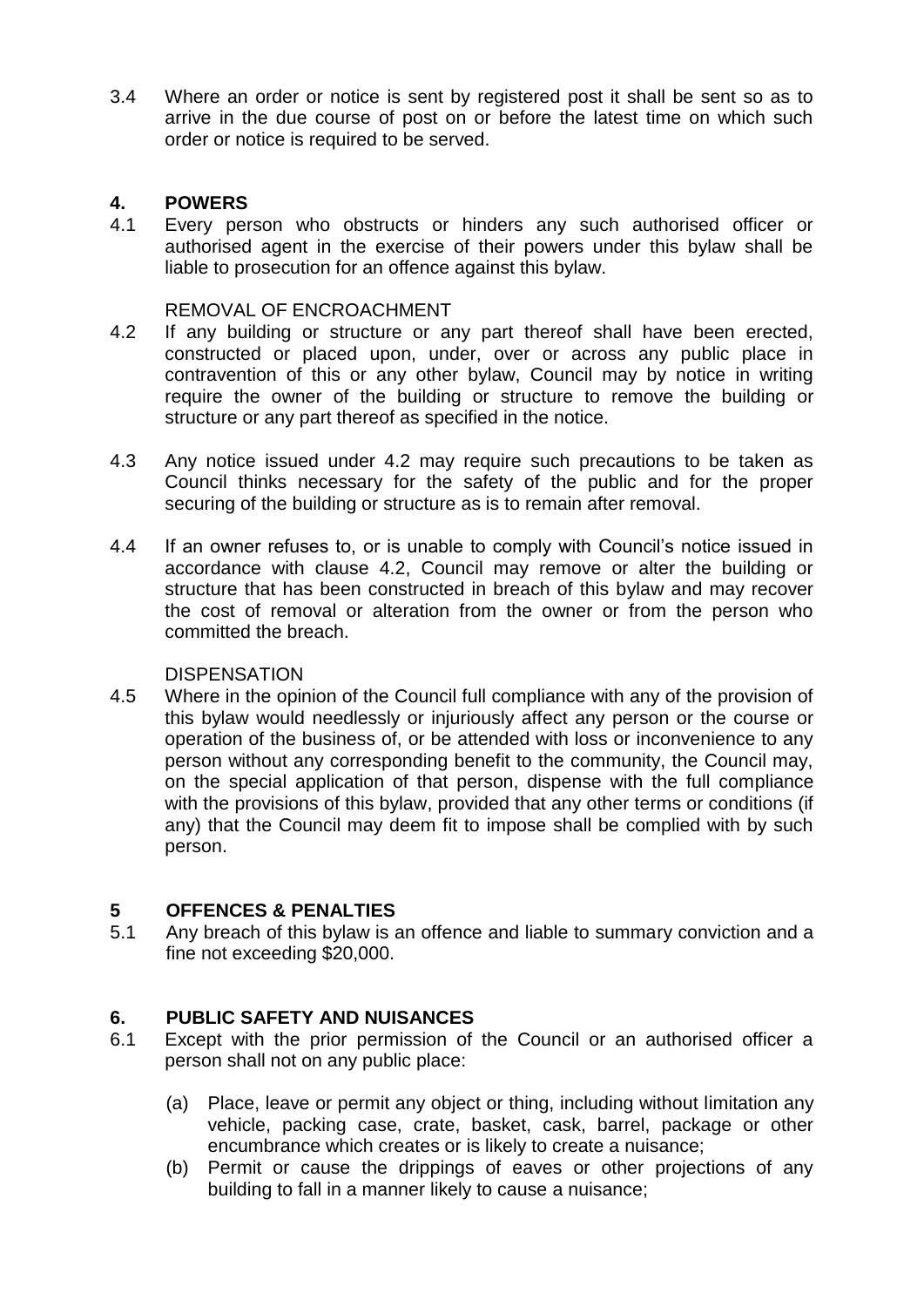- (c) Throw or in any way deposit any offensive matter including without limitation dead animals or parts thereof and animal waste, allow to remain on any public place the carcass of any animal owned him or her, or in his or her charge or keeping;
- (d) Set off any fireworks or explosive material or allow the setting off of fireworks or explosive matter in a manner which creates or is likely to create a nuisance to users of any public place;
- (e) Place or leave litter or any materials or thing or substance which are likely to be hazardous or injurious to any person, or likely to create a nuisance;
- (f) Deposit in or around a public litter receptacle any household or trade refuse;
- (g) Interfere with any refuse which is awaiting collection by an authorised collector;
- (h) Drive any vehicle except on a formed road, or drive in a manner that is dangerous or inconsiderate to pedestrians or other vehicles in a public place;
- (i) Leave any work, hole or excavation in a public place in a manner that could be a danger to anyone entering or using that public place;
- (j) Solicit any subscription, collection or donation, preach or undertake any busking;
- (k) Distribute any printed or written material advertising any product, service or entertainment;
- (l) Fly from or land any aeroplane including model aeroplanes, a hot air balloon or hang glider, parachutes or similar, except in an emergency;
- (m) Consume, inject or inhale any mind-altering substances or offer or sell such substances to any person;
- (n) Conduct any activity, including the playing of any game recklessly or in a manner which may intimidate, be dangerous or injurious or cause a nuisance to persons in the public place, or damage the public place;
- (o) Erect or place any structure on, over or under the public place except in compliance with any other Part of this bylaw.
- (p) Fail to keep in good repair any rail, gate, fence, or cover over or about any area or entrance or lighting place to any cellar, or other place opening into or upon or near any public place, or keep open for more than a reasonable time, for taking in or out any articles, any entrance to any such area, cellar, or other place, or omit to protect such entrance when open for use.
- 6.2 Where any fence, wall, retaining wall or land adjacent to a public place is in a condition or state of disrepair which in the opinion of an authorised officer could cause damage or injury to persons passing, the authorised officer may give notice requiring the owner or occupier to repair or remove the fence, wall or retaining wall, or make the land safe.
- 6.3 Notwithstanding the requirements of any other clause of this Part of the bylaw a person shall not in any public place:
	- (a) Light any fire except at fireplaces specially provided, or in an appliance designed for outdoor cooking, subject to any restriction imposed by the Council on the lighting of fires;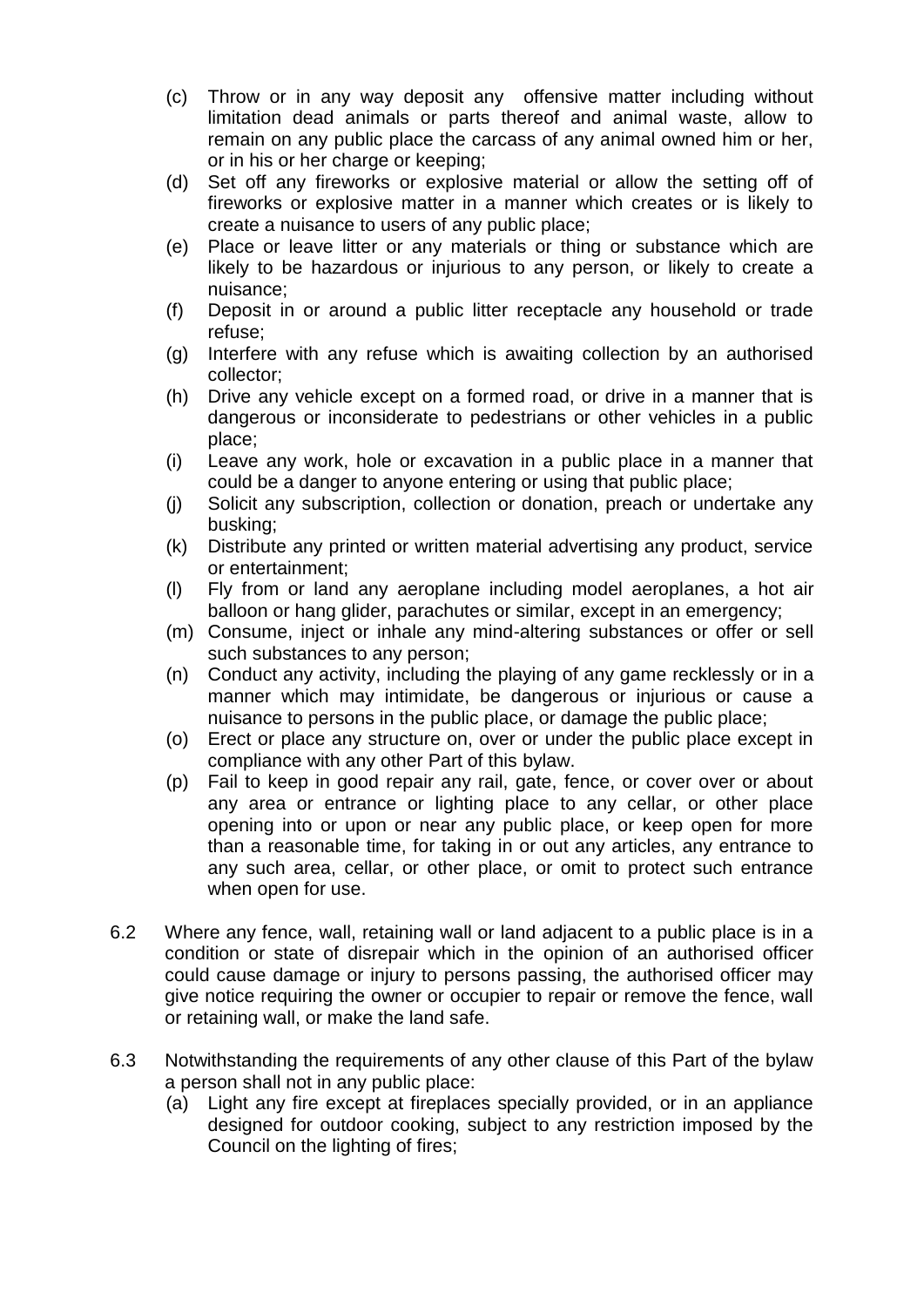# **7. OBSTRUCTING PUBLIC PLACES**

- 7.1 A person shall not:
	- (a) Obstruct the entrances to or exits from a public place;
	- (b) Place or leave any material or thing, including signage, on a public place that could obstruct the public from right of passage, without the permission of an authorised officer and then only in accordance with such conditions as may be imposed;
	- (c) Allow any gate or door on property abutting a public place, to swing over or across the public place or any part thereof;
	- (d) Carry out any work on any motor vehicle in a public place, except in the case of any accident or emergency when repairs are necessary to allow the vehicle to be removed.

# **8. DAMAGE TO PUBLIC PLACES**

- 8.1 Except with the permission of the Council or an authorised officer a person shall not in any public place:
	- (a) Damage, interfere with, destroy or remove any grass plot, flower bed, tree, shrub or plant or any inscription or label relating to it;
	- (b) Pollute, damage, deface or disfigure, apply graffiti, posters or advertising devices to, or interfere with any ornament, statue, building, structure, or facilities; Nothing in this sub-clause shall prevent the Council from supplying or approving the installation of display boards in any public place for the purpose of allowing posters to be displayed announcing forthcoming functions or events;
	- (c) Cause or permit to be done any act whatsoever by which damage is caused to any public place, or any work or thing in, on, over or under the public place;
	- (d) Damage or interfere with any natural feature, animal, or plant;
	- (e) Use any vehicle or be in control of any animal so that it damages any part of a public place;
	- (f) Drive or park any vehicle in a public place except in an area set aside for the driving or parking of vehicles;
	- (g) Remove any sand, soil or other naturally occurring material found in a public place;
	- (h) Open any drain or sewer on, or disturb or remove the surface of, any public place.
- 8.2 Any person carrying out authorised works on a public place shall provide reinstatement of the works to a standard approved by an authorised officer
- 8.3 Any person wishing to gain access to a beach shall use a designated access where this is available.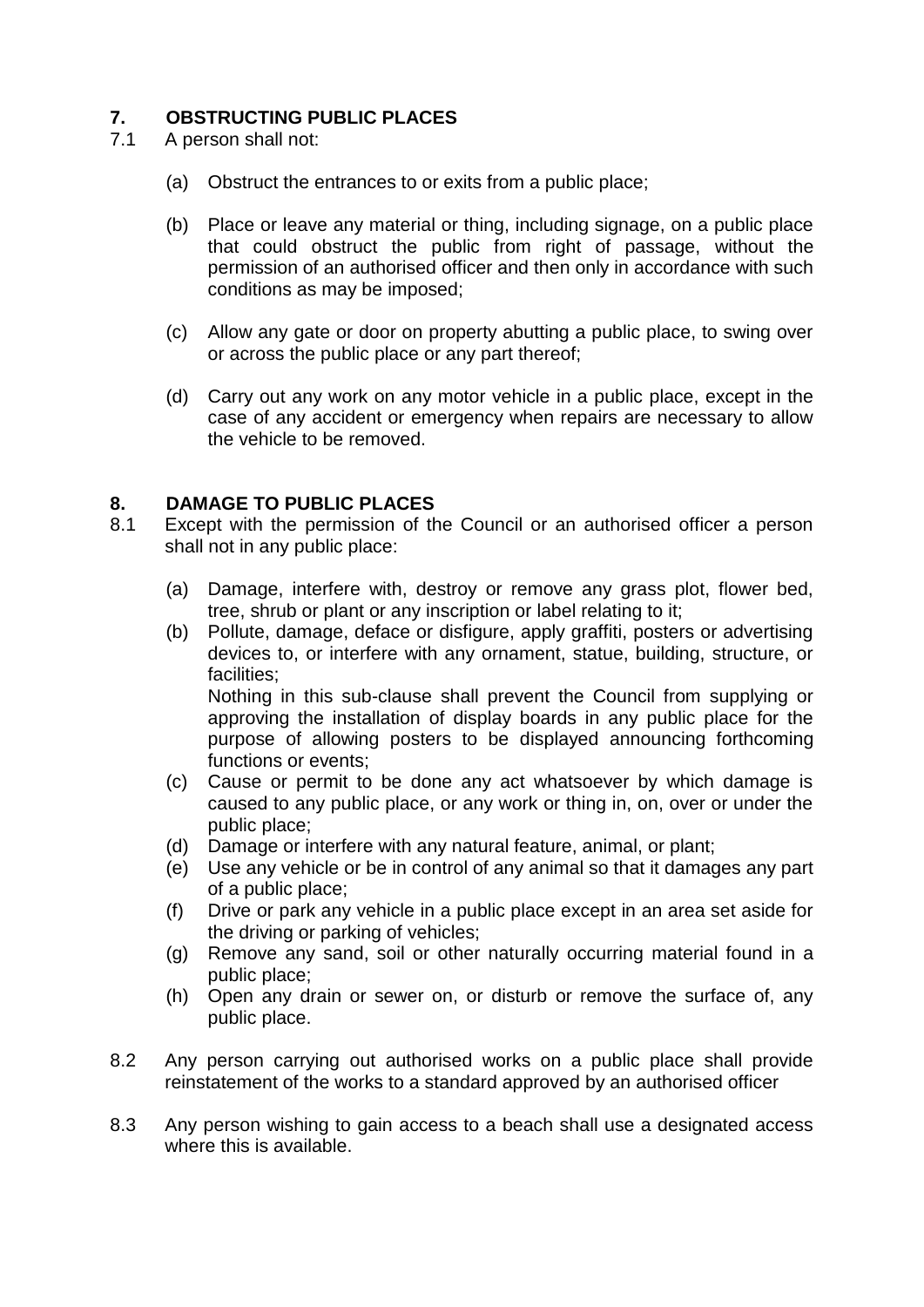# **9. PLACING OF ARTICLES ON, AND DAMAGE TO PUBLIC PLACES**

- 9.1 A person shall not place or leave or cause or permit to be placed or left any material or thing, including signage, amusement devices or items to for sale or hire, on any public place unless:
	- (a) Prior approval has been obtained from Council or an authorised officer, and then only in accordance with such conditions as may be imposed; or
	- (b) It is for the purpose of regular refuse or other collections authorised by the Council or is otherwise authorised by law; or
	- (c) It is permitted pursuant to any other Council bylaw
- 9.2 A person shall not do, cause or permit to be done any act whatsoever by which damage is caused to any public place, or any work or thing in, on over or under the public place.
- 9.3 Where activities carried out on any property adjoining any public place are of a kind likely to damage that public place, Council or an authorised officer may by notice in writing, require the owner to occupier of the property to undertake specified works in order to adequately reinforce and prevent damage to the public place. The owner or occupier shall comply with the requirement of the notice within the time frames specified in the notice. Council or an authorised officer will inspect the works following completion and Council may by resolution set a reasonable inspection fee payable by the owner or occupier to recover costs incurred by Council in inspecting the works and ensuring compliance.
- 9.4 If the work completed by the owner or the occupier of the property does not comply with the notice, Council may remove or alter the specified works so as to comply and recover the costs of such removal or alteration from the owner or occupier of the property.

# **10. EXPOSING ARTICLES FOR SALE**

10.1 Except as provided for by any other Council bylaw no person shall expose for sale any article whatsoever on any footpath, or outside of any shop, shop window, or doorway abutting on any public place, so as to encroach on or over that public place, without the prior permission of Council, and then only in accordance with such conditions as the Council may think fit to impose.

# **11. VEHICULAR CROSSINGS**

- 11.1 Any person wishing to construct, repair, remove or widen any vehicular crossing shall first obtain a permit from the Council.
- 11.2 A permit issued by the Council under 11.1 of this bylaw may be subject to such conditions concerning dimensions and materials as the Council may consider reasonably necessary to protect the road (including any footpath or berm) adjacent to the vehicular crossing, and to ensure safe and convenient use of the road by pedestrians and vehicles.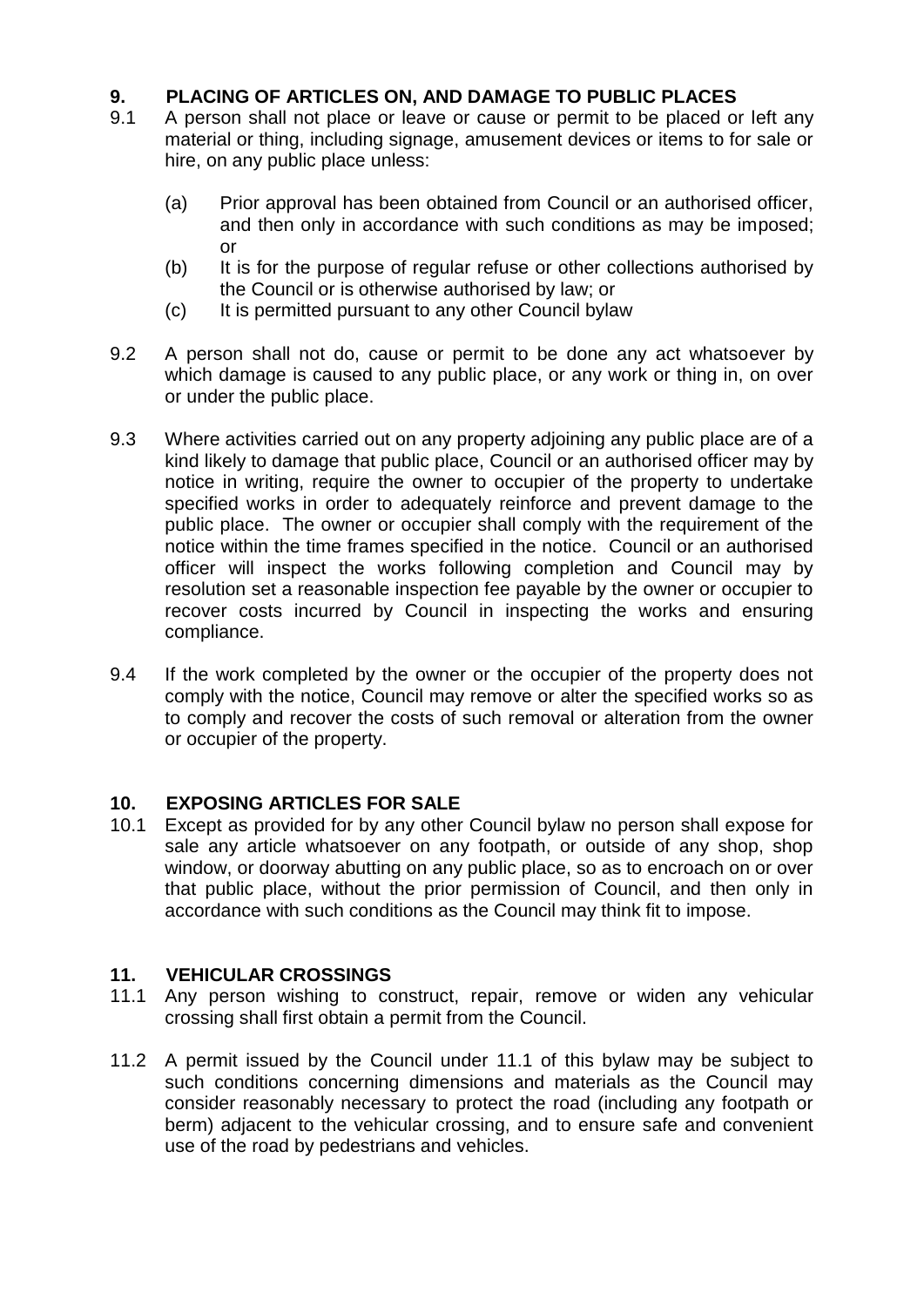- 11.3 No person shall drive, ride, propel, or wheel any motor vehicle across any footpath or water channel in any public place otherwise than upon a crossing properly constructed under the provisions of this bylaw.
- 11.4 No person shall drive any vehicle across any unformed section of road in any public place (between road carriageway and any property boundary) unless by means of a crossing properly constructed in accordance with all bylaws of the Council in force at the time of such construction.
- 11.5 If in the opinion of the Council any crossing is in a bad or unsafe state of repair, the Council may by notice in writing, require the owner of the land which the crossing provides access to, to repair, reconstruct, or renew such crossing to the satisfaction of the Council. Every such owner or occupier who fails to comply with any such notice within the period specified shall commit an offence against this bylaw.

# **12. TEMPORARY VEHICULAR CROSSINGS**

- 12.1 No person shall take or drive a vehicle or permit the same to be taken or driven across any footpath or water channel in the course of construction or other work on the adjoining property or to deliver or collect building or other materials used in connection with such construction or other work except with the prior written permission of the Council or an authorised officer and subject to such terms and conditions as may be imposed.
- 12.2 A bond as security against the repair of any damage caused in the use of a temporary crossing may be required as a condition of consent.

#### **13. ASSEMBLY**

- 13.1 A person shall not, without the prior consent of Council or an authorised officer:
	- (a) Participate in any assembly or associate with other persons in a public place in such a way as to significantly impede pedestrian or vehicular traffic or to prevent or hinder ready access to shops or premises facing onto the public place;
	- (b) Organise or conduct any meeting, gathering, demonstration, parade, procession or competition in a public place which creates or is likely to create a nuisance.
- 13.2 The provisions of 13.1 shall not apply to any event or other activity approved by the Council.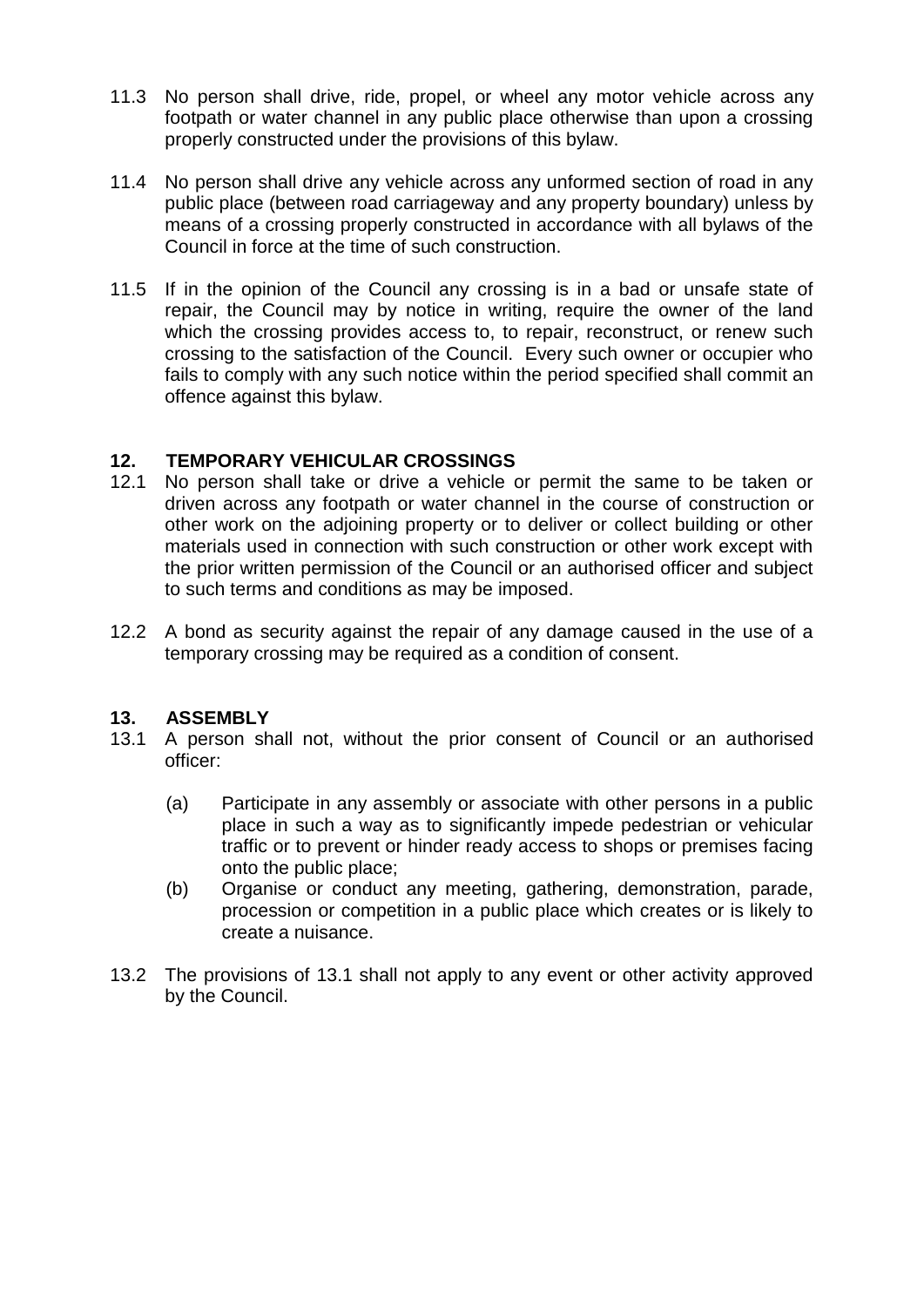# **14. AWNINGS AND BLINDS**

14.1 No person shall erect or maintain, or cause to be erected or maintained, any awning over any public place, or hang any awning, blind, or screen from any portico on any public place except with the permission of an authorised officer. In granting such permission an authorised officer may set such conditions as is deemed appropriate. Any such permission may be revoked at any time by an authorised officer.

# **15. PROJECTIONS ON PUBLIC PLACES NOT PERMITTED**

15.1 Except where permitted by any other Council bylaw or by Council consent no person shall put any portico, projecting window, balcony, wall, lamp, door step, cellar door, lamp post, signboard, window shutter, gate post, or other obstruction or projection of any kind whatsoever in, on, over or under a public place or in such a position as to interfere with or obstruct in any way the free passage of pedestrians or traffic upon any public place.

This restriction shall not apply to any verandah or awning erected pursuant to a requirement of the District Plan.

- 15.2 If any such projection or obstruction as aforesaid has been placed against or in front of any building before the coming into operation of this bylaw and which is contrary to any bylaw in force, Council may give notice to the owner or occupier of such a building to remove, or to alter such projection or obstruction, and such owner or occupier shall, within the time stated in such notice, remove, or alter such projection or obstruction.
- 15.3 No person shall stand on any veranda erected over a public place except for the purposes of inspection, maintenance or egress in the case of fire.

#### **16. RESTRICTIONS ON THE USE OF BARBED WIRE AND ELECTRIFIED FENCES**

- 16.1 Except with the permission of an authorised officer:
	- (a) No person shall erect or permit to be erected any electrified fencing or barbed wire along, or within 1 metre of any boundary line between any land or building on the one side, and any public place on the other side.
	- (b) Provided that this sub-clause shall not prohibit the placing of such barbed wire at a height of not less than 2 metres or electrified fencing not less than 3 metres from the level of the ground of any such public place.
- 16.2 Sub-clause 16.1 shall not apply within any area which is in a rural zone under the District Plan prepared by the Council, except when the fence abuts or adjoins a footpath; provided that Council may from time to time by resolution specify conditions that will apply to temporary electric fences.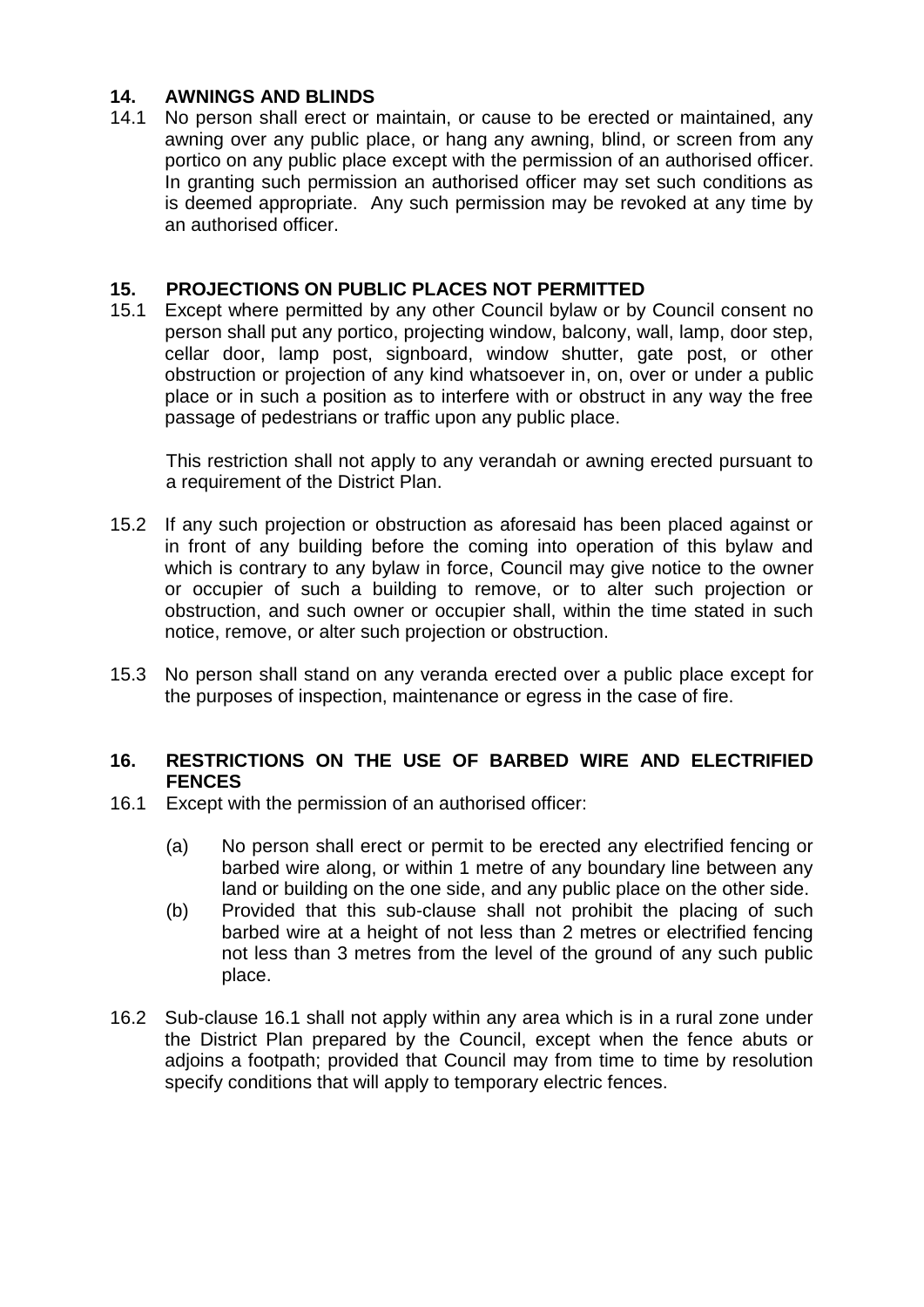# **17. ROADS AND BUILDING IDENTIFICATION**

- 17.1 The Council shall have the exclusive right to set or alter the number of any building where in the Council's opinion it may be necessary or advisable to do so.
- 17.2 Numbers shall be as allocated or approved by an authorised officer and displayed in a position so as to be readily visible from the road to which it has frontage.
- 17.3 Notwithstanding that a building or property is identified by other means, the owner or occupier of every building or group of buildings forming part of a complex or of the property shall mark such building, or complex, or letterbox associated with that building or complex with numbers no less than 50mm in height for residential buildings and letterboxes, and not less than 150mm in height for all other buildings.
- 17.4 Numbers required by 17.2 shall be maintained by the owner or occupier in such a manner as to readily identify the property at all times.

# **18. ANIMALS AND STOCK ON PUBLIC PLACES**

- 18.1 No person shall take or allow any animal under their care or control onto any public place if the Council has by resolution or public notice prohibited entry of that type of animal to that public place.
- 18.2 Any person having control of stock on any public place shall ensure that the stock is kept under proper control, with consideration for other persons using the public place, and shall ensure that the stock are driven in such a manner and by such points of access to an exit from the road as to ensure that damage is not caused to the public place.
- 18.3 No person shall:
	- (a) Permit stock to be driven across or along any public place unless an alternative route is not reasonably available;
	- (b) Permit any stock to be on a reserve, beach, footpath or cycle track or other area designated as an area prohibited to stock without the prior consent of an authorised officer;
	- (c) Graze stock in any public place except in accordance with Council policy
- 18.4 Any person having control of stock being driven on any public place shall ensure that excrement, urine or other matter deposited upon the public place from such stock is removed and disposed of in an appropriate manner.
- 18.5 Any person being the owner of, or having control of any horse in a public place shall immediately remove any faeces deposited by that horse from any public place.
- 18.6 Subject to the requirements of sub-clauses 18.1 to 18.5 every person being the owner or having the care, custody, or control of any animal shall keep and